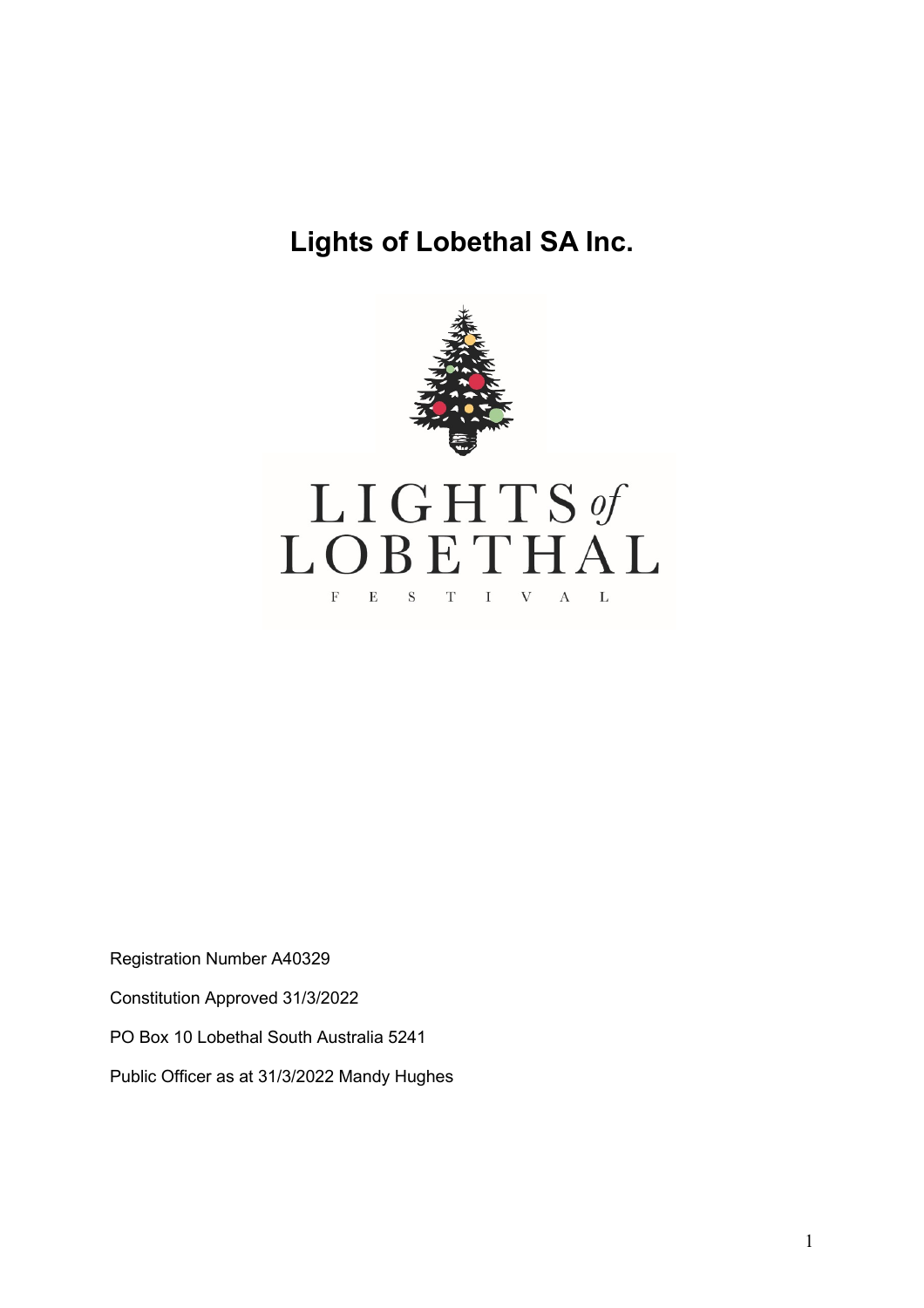| <b>PART 1</b>     |                                                                                  |  |
|-------------------|----------------------------------------------------------------------------------|--|
| 1                 |                                                                                  |  |
| PART <sub>2</sub> |                                                                                  |  |
| $\overline{2}$    |                                                                                  |  |
| PART <sub>3</sub> |                                                                                  |  |
|                   |                                                                                  |  |
| 3                 |                                                                                  |  |
| PART <sub>4</sub> |                                                                                  |  |
| 4                 |                                                                                  |  |
| 5                 |                                                                                  |  |
| 6                 |                                                                                  |  |
| 7                 |                                                                                  |  |
| 8                 |                                                                                  |  |
| 9                 |                                                                                  |  |
| 10                |                                                                                  |  |
| 11                |                                                                                  |  |
| 12                |                                                                                  |  |
| 13                |                                                                                  |  |
| 14                |                                                                                  |  |
| <b>PART 5</b>     |                                                                                  |  |
| 15                |                                                                                  |  |
| 16                |                                                                                  |  |
| 17                |                                                                                  |  |
| 18                |                                                                                  |  |
| 19                |                                                                                  |  |
| 20                |                                                                                  |  |
| 21                |                                                                                  |  |
| 22                |                                                                                  |  |
| 23                |                                                                                  |  |
| 24                | APPOINTMENT OF ASSOCIATION MEMBERS AS COMMITTEE MEMBERS TO CONSTITUTE QUORUM  13 |  |
| 25                |                                                                                  |  |
| 26                |                                                                                  |  |
| 27                |                                                                                  |  |
| PART <sub>6</sub> |                                                                                  |  |
| 28                |                                                                                  |  |
| 29                |                                                                                  |  |
| 30                |                                                                                  |  |
| 31                |                                                                                  |  |
| 32                |                                                                                  |  |
| 33                |                                                                                  |  |
| 34                |                                                                                  |  |
| 35                |                                                                                  |  |
| 36                |                                                                                  |  |
| 37                |                                                                                  |  |
| 38                |                                                                                  |  |
| 39                |                                                                                  |  |
| 40                |                                                                                  |  |
| PART <sub>7</sub> |                                                                                  |  |
| 41                |                                                                                  |  |
| 42                |                                                                                  |  |
| 43                |                                                                                  |  |
| 44                |                                                                                  |  |
| 45                |                                                                                  |  |
| 46                |                                                                                  |  |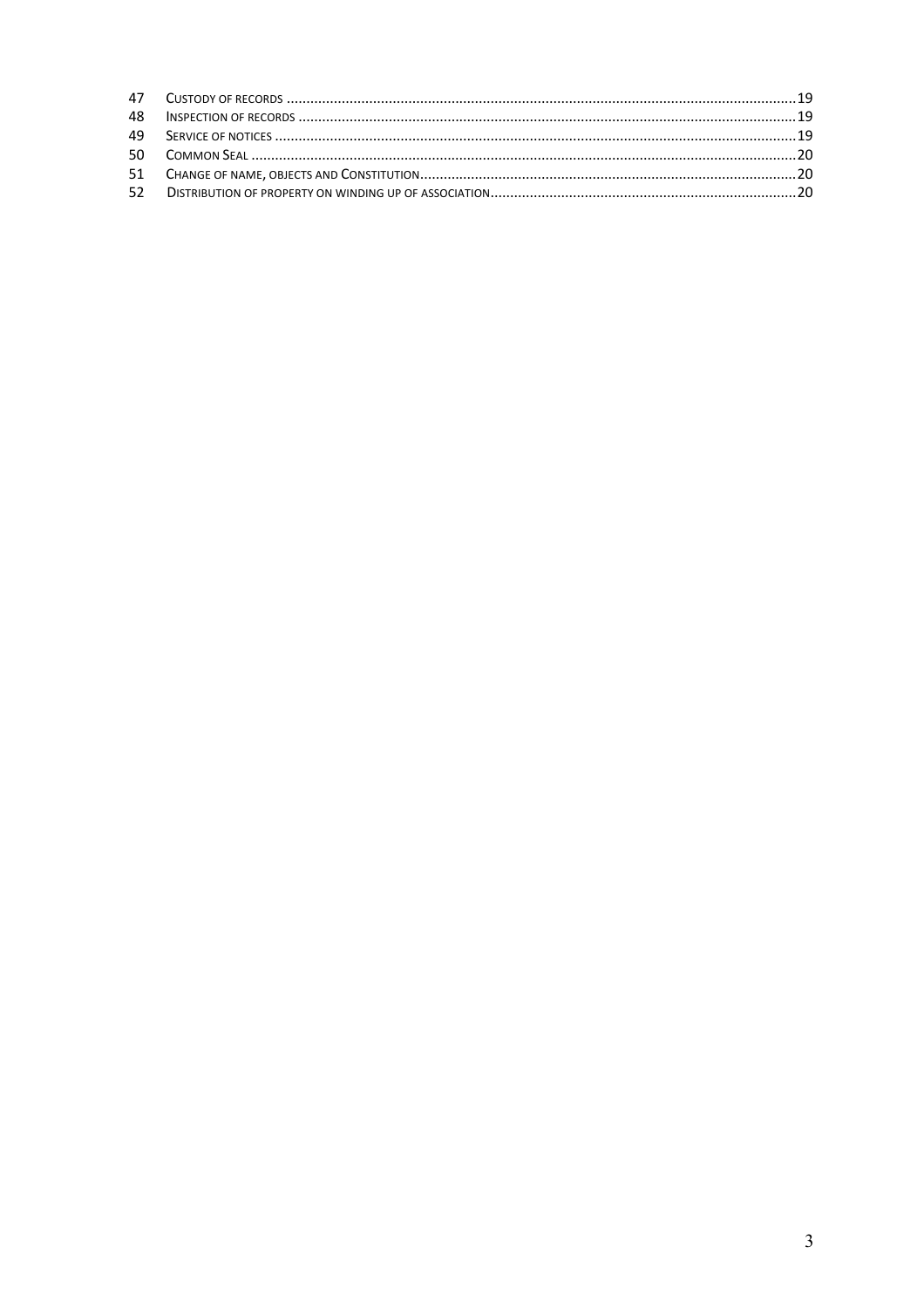#### **Part 1 Preliminary**

#### **1 Definitions**

(1) In this Constitution:

*Ordinary Committee member* means a member of the Committee who is not an office-bearer of the association.

*Secretary* means the person holding office under this Constitution as Secretary of the association.

*the Act* means the Associations Incorporation Act 1985.

*the Regulation* means the Associations Incorporation Regulations.

- (2) In this Constitution:
	- (a) a reference to a function includes a reference to a power, authority and duty, and
	- (b) a reference to the exercise of a function includes, if the function is a duty, a reference to the performance of the duty.
	- (c) the provisions of the Legislation Interpretation Act 2021 apply to and in respect of this Constitution in the same manner as those provisions would so apply if this Constitution were an instrument made under the Act.
- (3) In this Constitution:
	- (a) *Sponsor* means a person, organisation or business who provides funds, goods or services to the association in exchange for something the sponsor sees as beneficial, and who has a current signed sponsorship agreement with the association.
- (4) In this Constitution:
	- (a) *Committee Meeting* is a meeting of the Management Committee(clause 23)
	- (b) *General Meeting* is a meeting to which all the members are given notice (Part 6)
	- (c) *Special General Meeting* means a General Meeting of the association other than an Annual General Meeting (Part 6)
	- (d) *Annual General Meeting (AGM)* held once a year, the AGM is a meeting to which all the members are given notice, where the Annual Report is presented, the Auditor is appointed and elections are held (Part 6
	- (e) *Sub-Committee Meeting* is a meeting of a Sub-Committee (clause 26)
	- (f) *Working Group Meeting* is a meeting of a short term Working Group formed to carry out a particular task.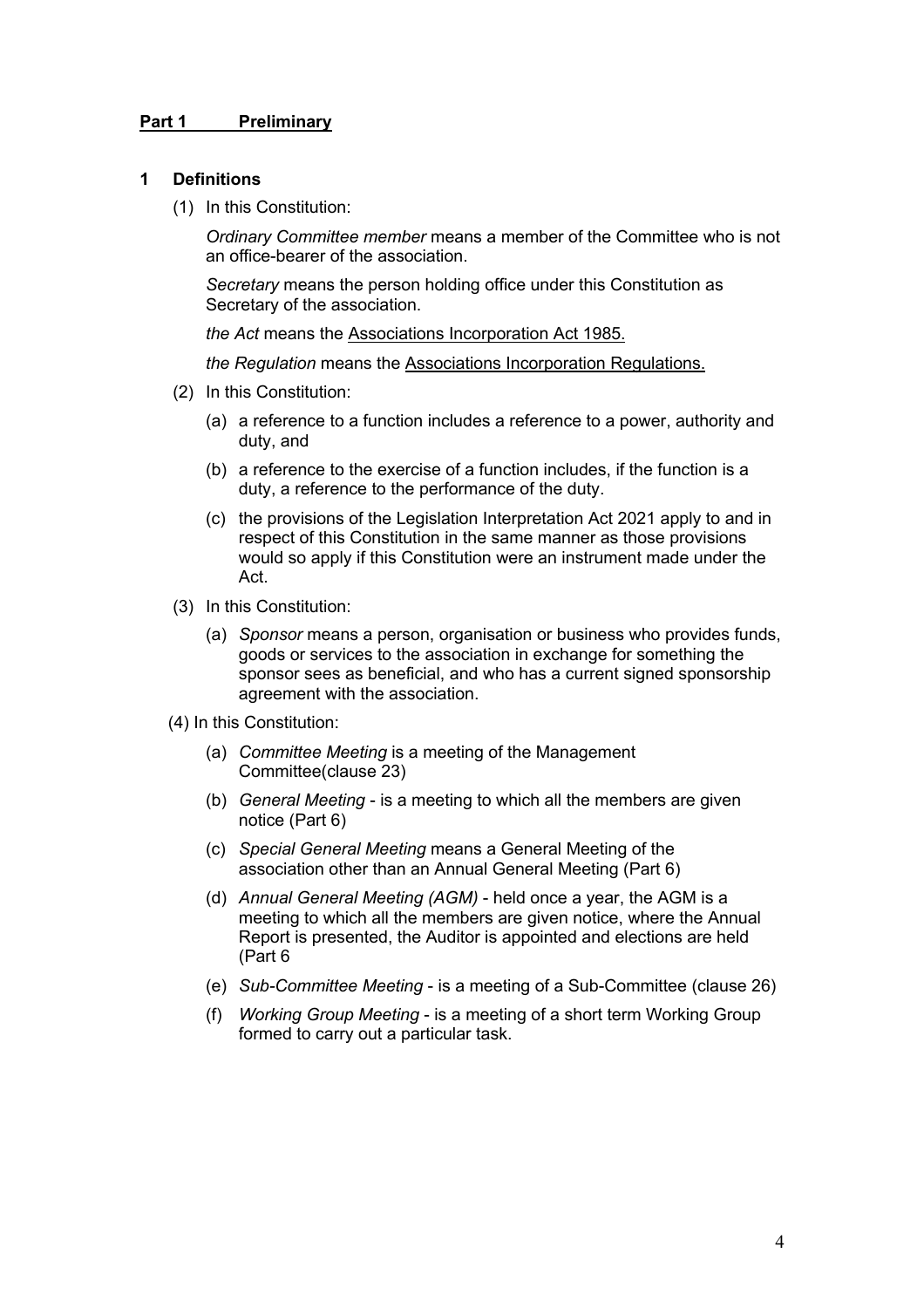# **Part 2 Name**

**2** The name of the incorporated association is Lights of Lobethal SA Incorporated, hereinafter called 'the association'.

# **Part 3 Objects**

#### **3 The objects of Lights of Lobethal SA Incorporated are:**

- (1) To celebrate the spiritual meaning of Christmas with local residents and businesses, surrounding communities, and interstate and international visitors;
- (2) To organise and hold the annual Lights of Lobethal Festival;
- (3) To encourage and support local residents and businesses to actively participate in the Festival;
- (4) To support activities which promote the community, social and economic development of the township of Lobethal;
- (5) To do all such other lawful things as are incidental or conducive to the attainment of the above objects.

## **Part 4 Membership**

#### **4 Membership generally**

- (1) A person is eligible to be a member of the association if:
	- (a) the person is a natural person, and
	- (b) the person is 18 years or over, and
	- (c) the person declares themselves to be a resident of the township of Lobethal or immediate area, or
	- (d) the person declares themselves to be the owner or employee of or a contractor to a business based in the township of Lobethal or immediate area, or
	- (e) the person declares they have a strong connection to the township of Lobethal through business, family or previous residency, or
	- (f) the person has been appointed by a current Sponsor,
	- (g) and the person has applied and been approved for membership of the association in accordance with clause 5.

# **5 Application for membership**

- (1) An application by a person for membership of the association:
	- (a) must be made in writing (including by email or other electronic means, if the Committee so determines) in the form determined by the Committee, and
	- (b) must be lodged (including by electronic means, if the Committee so determines) with the Secretary of the association.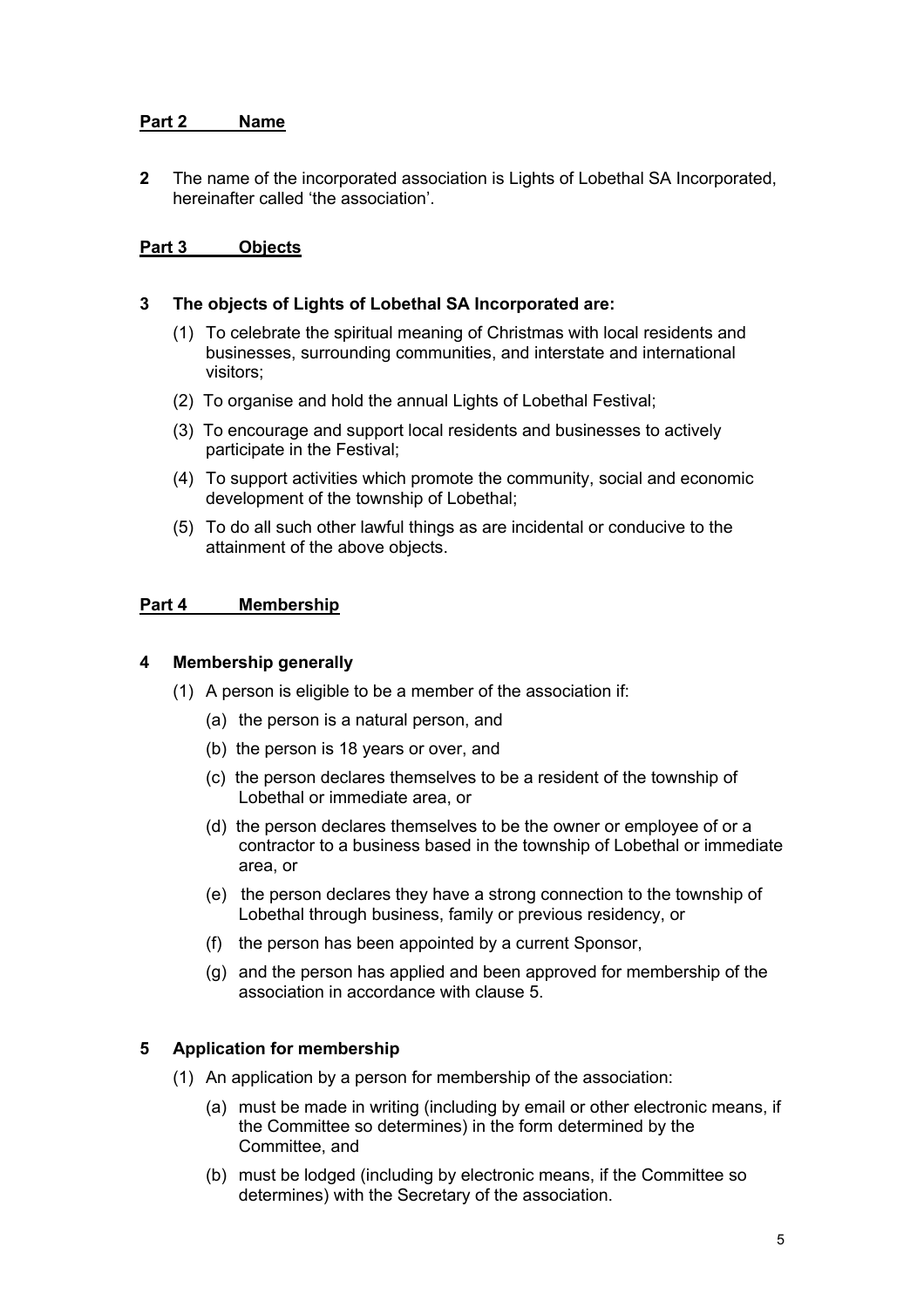- (2) As soon as practicable after receiving an application for membership, the Secretary must refer the application to the Committee, which is to determine whether to approve or to reject the application.
- (3) As soon as practicable after the Committee makes that determination, the Secretary must:
	- (a) notify the applicant in writing (including by email or other electronic means, if the Committee so determines) that the Committee approved or rejected the application (whichever is applicable), and
	- (b) if the Committee approved the application, request the applicant to pay (within the period of 28 days after receipt by the applicant of the notification) the sum payable under this Constitution by a member as the joining fee and annual membership fee, unless the person is appointed by a Sponsor, in which case no fees will apply.
- (3) The payment by an applicant of their Membership Fee will confirm their agreement to be bound by this Constitution and the associations' policies and procedures.
- (4) The Secretary must, on payment by the applicant of the amounts referred to in Subclause (3) (b) within the period referred to in that provision, enter or cause to be entered the applicant's name in the Register of Members and, on the name being so entered, the applicant becomes a member of the association.

# **6 Cessation of membership**

A person ceases to be a member of the association if the person:

- (a) dies, or
- (b) resigns membership, or
- (c) is expelled from the association, or
- (d) fails to pay the annual membership fee under clause 8 (2) within 3 months after the fee is due.

# **7 Membership entitlements not transferable**

A right, privilege or obligation which a person has by reason of being a member of the association:

- (a) is not capable of being transferred or transmitted to another person, and
- (b) terminates on cessation of the person's membership.

#### **8 Resignation of membership**

- (1) A member of the association may resign from membership of the association by first giving to the Secretary written notice of at least 1 month (or any other period that the Committee may determine) of the member's intention to resign and, on the expiration of the period of notice, the member ceases to be a member.
- (2) If a member of the association ceases to be a member under Subclause (1), and in every other case where a member ceases to hold membership, the Secretary must make an appropriate entry in the Register of Members recording the date on which the member ceased to be a member.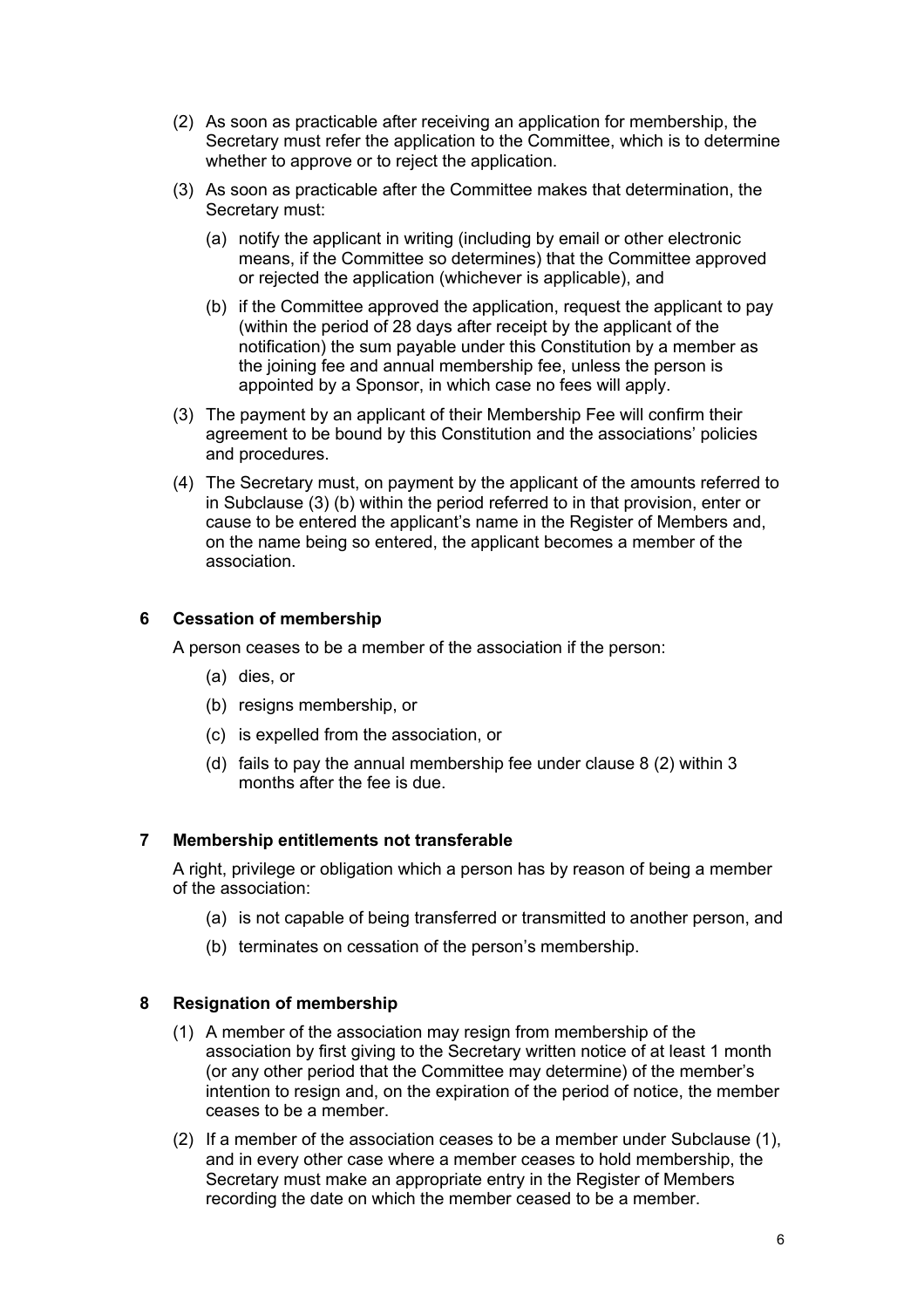# **9 Register of members**

- (1) The Secretary must establish and maintain a Register of Members of the association (whether in written or electronic form) specifying the name, residential or email address of each person who is a member of the association together with the date on which the person became a member.
- (2) The Register of Members must be kept in South Australia:
	- (a) at the main premises of the association, or
	- (b) if the association has no premises, at the association's official address and in the Committee's online office.
- (3) If a member requests that any information contained on the register about the member (other than the member's name) not be available for inspection, that information must not be made available for inspection.
- (4) A member must not use information about a person obtained from the register to contact or send material to the person, other than for:
	- (a) the purposes of sending the person a newsletter, a notice in respect of a meeting or other event relating to the association or other material relating to the association, or
	- (b) any other purpose necessary to comply with a requirement of the Act or the Regulation.
- (5) If the Register of Members is kept in electronic form:
	- (a) it must be convertible into hard copy.

#### **10 Membership Fees**

- (1) A member of the association must pay to the association an annual membership fee of \$10 or, if some other amount is determined by the Committee, that other amount:
	- (a) except as provided by paragraph (b), before the first day of the financial year of the association in each calendar year, or
	- (b) if the member becomes a member on or after the first day of the financial year of the association in any calendar year—on becoming a member and before the first day of the financial year of the association in each succeeding calendar year.

#### **11 Members' liabilities**

The liability of a member of the association to contribute towards the payment of the debts and liabilities of the association or the costs, charges and expenses of the winding up of the association is limited to the amount, if any, unpaid by the member in respect of membership of the association as required by clause 8.

#### **12 Resolution of disputes**

(1) In the case of a dispute between a member and another member (in their capacity as members) of the association, or a dispute between a member or members and the association, the parties to the dispute must meet and discuss the matter in dispute and, if possible, resolve the dispute within 14 days after the dispute comes to the attention of all of the parties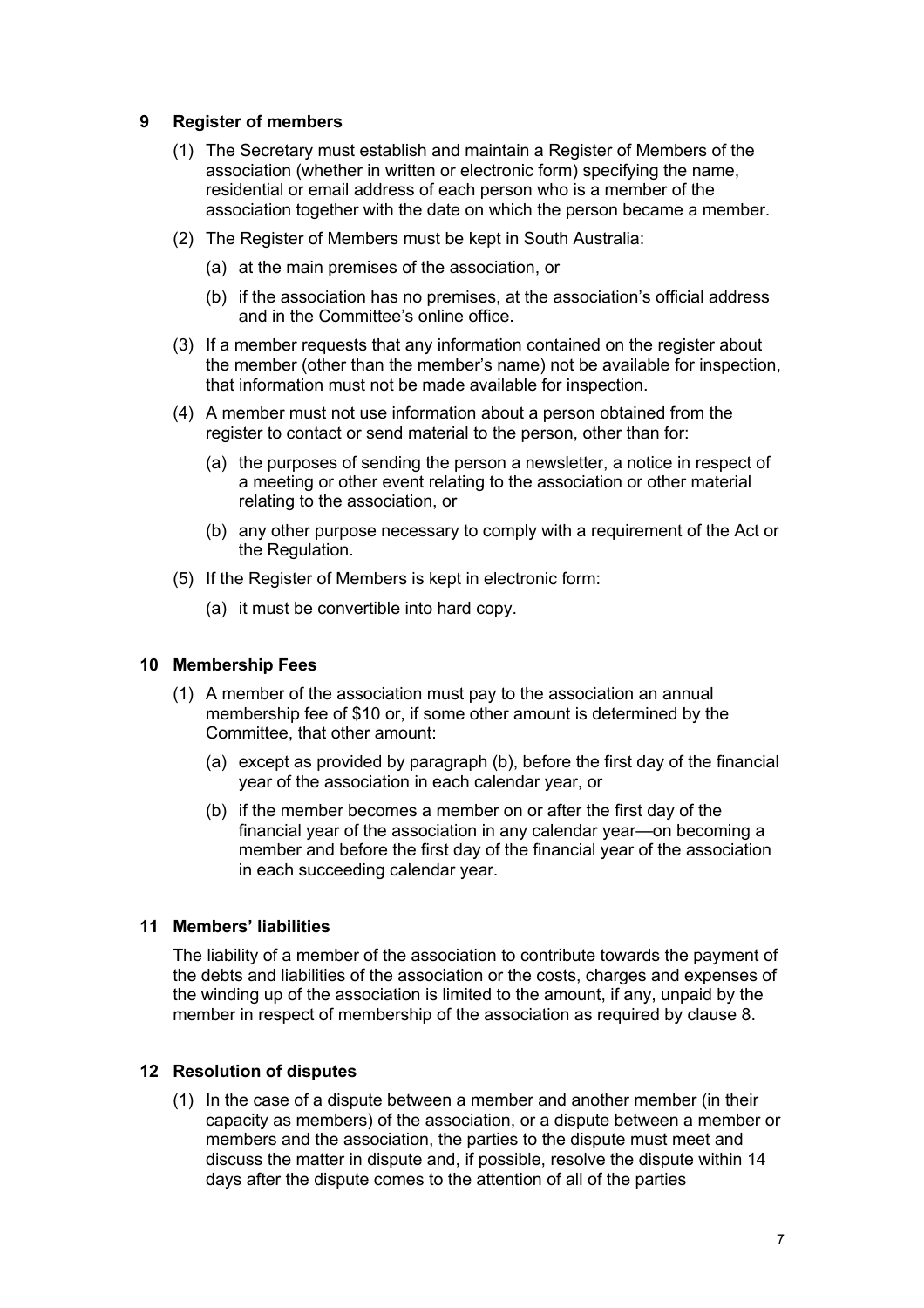- (2) If the parties are unable to resolve the dispute at the meeting the parties may choose to meet and discuss the dispute before an independent third person agreed to by the parties.
- (3) Where the Committee exercises any power of adjudication in relation to a dispute between the members, or a dispute between itself and members of the association, the rules of natural justice must be observed.

# **13 Disciplining of members**

- (1) The Committee acting reasonably may from time to time establish codes of conduct, policies or procedures applicable to members about the development, maintenance and protection of the association's image, reputation, culture and property and each member must comply with these codes, policies and procedures.
- (2) A complaint may be made to the Committee by any person that a member of the association:
	- (a) has refused or neglected to comply with a provision or provisions of this Constitution, a code of conduct, policy or procedure; or
	- (b) has wilfully acted in a manner prejudicial to the interests of the association.
- (3) The Committee may refuse to deal with a complaint if it considers the complaint to be trivial or vexatious in nature.
- (4) If the Committee decides to deal with the complaint, the Committee:
	- (a) must cause notice of the complaint to be served on the member concerned, and
	- (b) must give the member at least 14 days from the time the notice is served within which to make Submissions to the Committee in connection with the complaint, and
	- (c) must take into consideration any Submissions made by the member in connection with the complaint.
- (5) The Committee may, by resolution, expel the member from the association or suspend the member from membership of the association if, after considering the complaint and any Submissions made in connection with the complaint, it is satisfied that the facts alleged in the complaint have been proved and the expulsion or suspension is warranted in the circumstances.
- (6) If the Committee expels or suspends a member, the Secretary must, within 7 days after the action is taken, cause written notice to be given to the member of the action taken, of the reasons given by the Committee for having taken that action and of the member's right of appeal under clause 12.
- (7) The expulsion or suspension does not take effect:
	- (a) until the expiration of the period within which the member is entitled to appeal against the resolution concerned, or
	- (b) if within that period the member exercises the right of appeal, unless and until the association confirms the resolution under clause 12, whichever is the later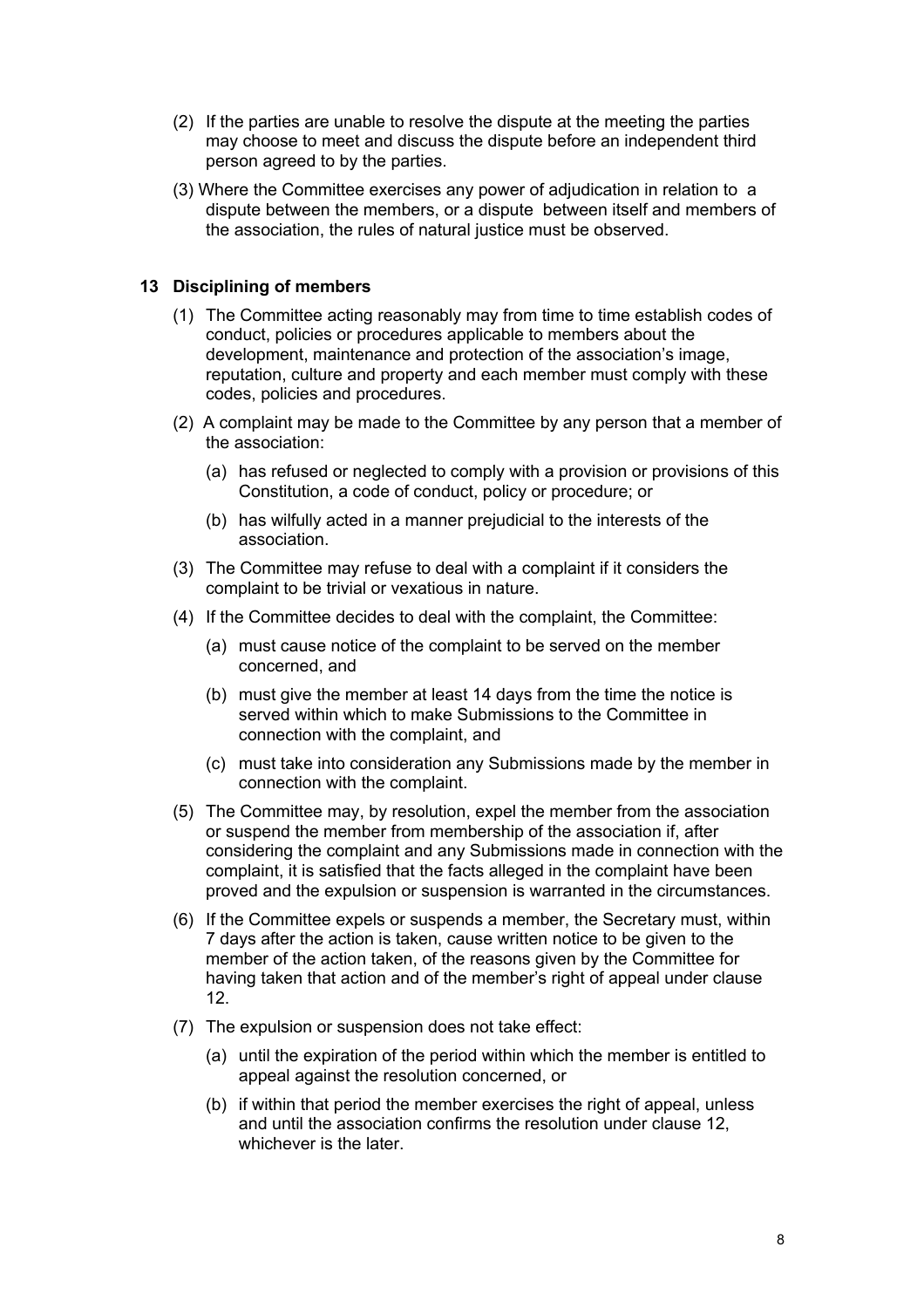# **14 Right of appeal of disciplined member**

- (1) A member may appeal to the association in General Meeting against a resolution of the Committee under clause 11, within 7 days after notice of the resolution is served on the member, by lodging with the Secretary a notice to that effect.
- (2) The notice may, but need not, be accompanied by a statement of the grounds on which the member intends to rely for the purposes of the appeal.
- (3) On receipt of a notice from a member under Subclause (1), the Secretary must notify the Committee, which is to convene a General Meeting of the association to be held within 28 days after the date on which the Secretary received the notice.
- (4) At a General Meeting of the association convened under Subclause (3):
	- (a) no business other than the question of the appeal is to be transacted, and
	- (b) the Committee and the member must be given the opportunity to state their respective cases orally or in writing, or both, and
	- (c) the members present are to vote by secret ballot on the question of whether the resolution should be confirmed or revoked.
- (5) The appeal is to be determined by a simple majority of votes cast by members of the association.

# **Part 5 The Committee**

# **15 Powers of the Committee**

Subject to the Act, the Regulations, this Constitution and any resolution passed by the association in General Meeting, the Committee:

- (a) is to control and manage the affairs of the association, and
- (b) may exercise all the functions that may be exercised by the association, other than those functions that are required by this Constitution to be exercised by a General Meeting of members of the association, and
- (c) has power to perform all the acts and do all things that appear to the Committee to be necessary or desirable for the proper management of the affairs of the association.

# **16 Composition and membership of Committee**

- (1) The members shall elect the Committee at the Annual General Meeting under clause 15.
- (2) The office-bearer and other positions shall be elected by the Committee from within its membership by majority vote at the first Committee meeting following the Annual General Meeting.
- (3) The Committee is to consist of:
	- (a) the 4 office-bearers of the association, and
	- (b) between 5 and 8 ordinary Committee members
- (4) The minimum number of Committee members is to be 9 and the maximum 11.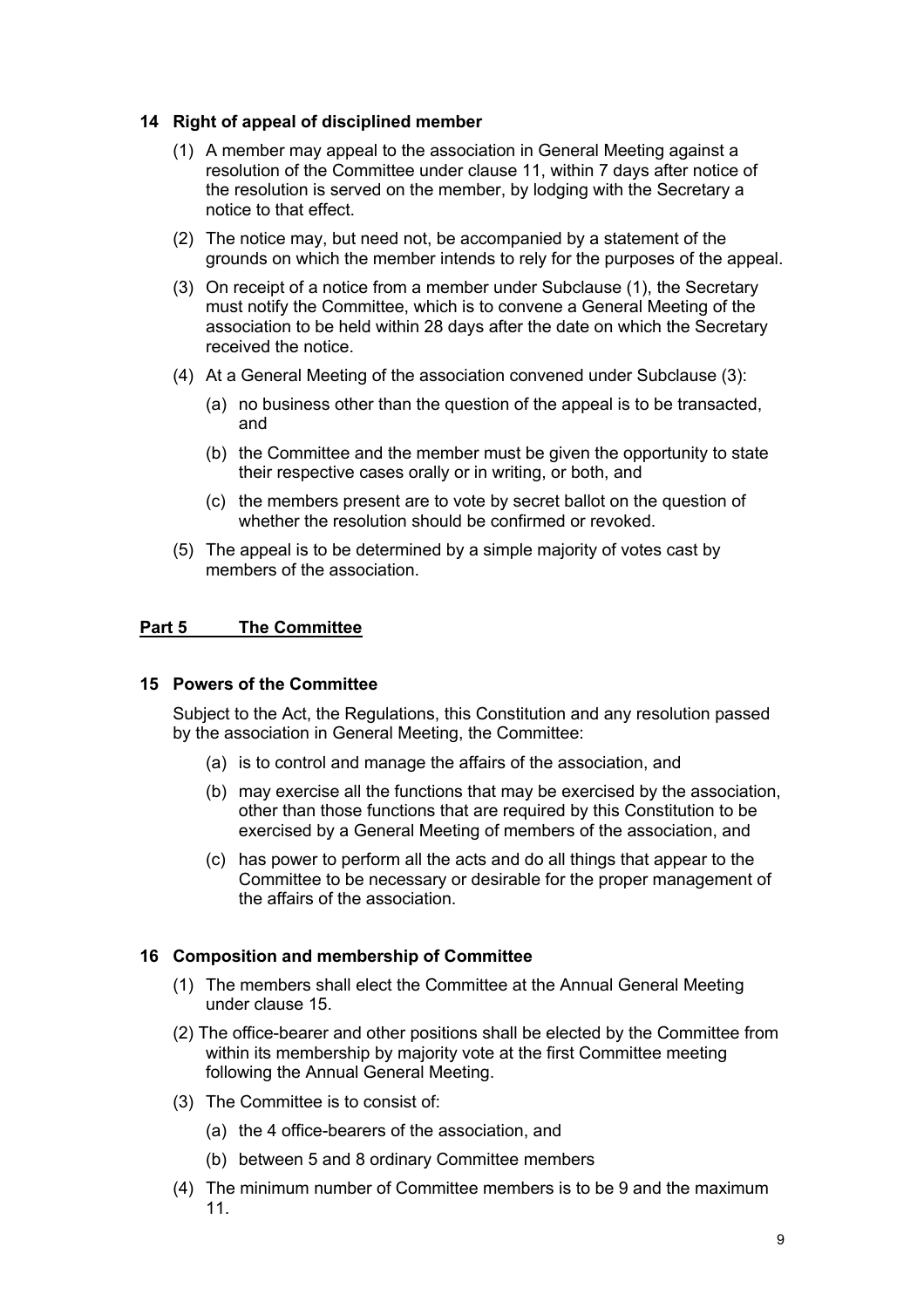- (5) The office-bearers of the association are as follows:
	- (a) the Chairperson,
	- (b) the Vice-Chairperson.
	- (c) the Treasurer,
	- (d) the Secretary.
- (6) A Committee member may hold only one office.
- (7) There is no maximum number of consecutive terms for which a Committee member may hold office.
- (8) The maximum number of consecutive terms of office of any office-bearers on the Committee is 3.
- (9) Each member of the Committee is, subject to this Constitution, to hold office until immediately before the election of Committee members at the Annual General Meeting next following the date of the member's election, and is eligible for re-election.
- (10) Committee members from organisations with a similar interests may, at the invitation of the Committee, attend and participate in Committee or other meetings subject to the association's rules, Code of Conduct and policies, but will not have voting rights.

## **17 Election of Committee members**

- (1) A person nominated as a candidate for election as an ordinary Committee member of the association must be a member of the association.
- (2) Nominations of candidates for election at the Annual General Meeting as ordinary Committee members:
	- (a) must be made in writing, signed by 2 members of the association and accompanied by the written consent of the candidate (which may be endorsed on the form of the nomination), and
	- (b) must be delivered to the Secretary of the association at least 7 days before the date fixed for the holding of the Annual General Meeting at which the election is to take place.
- (3) If insufficient nominations are received to fill all vacancies on the Committee, the candidates nominated are taken to be elected and further nominations are to be received at the Annual General Meeting.
- (4) If insufficient further nominations are received, any vacant positions remaining on the Committee are taken to be casual vacancies.
- (5) If the number of nominations received is equal to the number of vacancies to be filled, the persons nominated are taken to be elected.
- (6) If the number of nominations received exceeds the number of vacancies to be filled, a ballot is to be held.
- (7) The ballot for the election of ordinary Committee members of the Committee is to be conducted at the Annual General Meeting in any usual and proper manner that the Committee directs.

# **18 Chairperson and Spokesperson**

(1) The Chairperson shall preside at all Committee or General meetings at which he or she is present.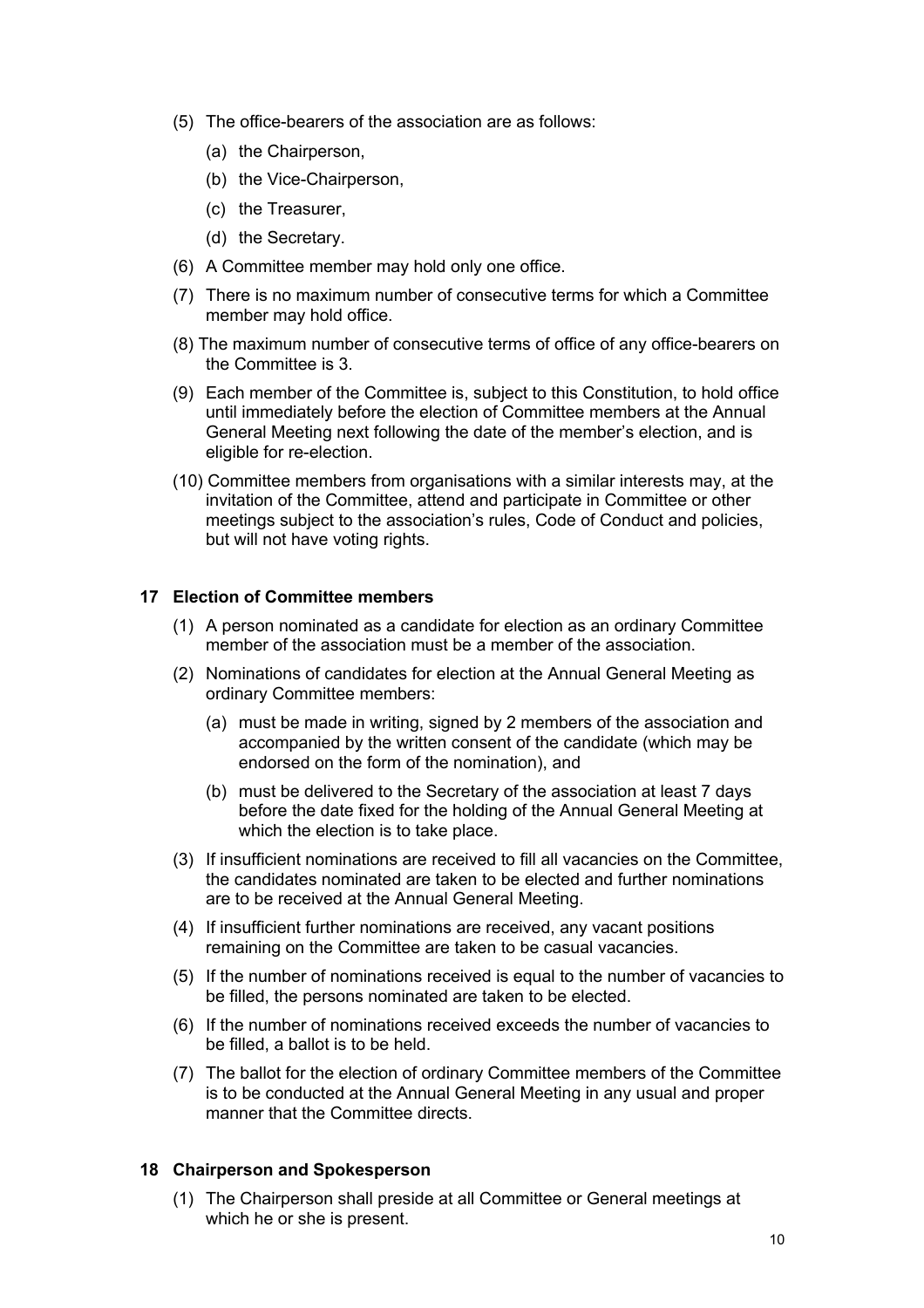- (2) The Chairperson shall be the official spokesperson for the association unless an alternative spokesperson has been appointed by the Committee.
- (3) The spokesperson shall make statements in accordance with previously agreed policy, or in an emergency, following consultation with at least two members of the Committee.

# **19 Secretary and Public Officer**

- (1) The Secretary shall be the Public Officer of the association.
- (2) The Secretary and Public Officer must, with 21 days of election or appointment as Secretary and Public Officer, lodge notice with Consumer and Business Services of his or her address.
- (3) It is the duty of the Secretary to keep minutes (whether in written or electronic form) of:
	- (a) all appointments of office-bearers and members of the Committee, and
	- (b) the names of members of the Committee present at a Committee meeting or a General Meeting, and
	- (c) all proceedings at Committee meetings and General Meetings.
- (4) It is the duty of the Secretary to:
	- (a) maintain the Register of Members
	- (b) conduct the official correspondence of the association
	- (c) convene all Committee and General meetings of the association in accordance with this Constitution
	- (d) prepare agendas for all meetings of the association
	- (e) be the custodian of and maintain all records of the association.

#### **20 Treasurer**

It is the duty of the Treasurer to ensure:

- (a) that all money due to the association is collected and received and that all payments authorised by the association are made, and
- (b) that correct books and accounts are kept showing the financial affairs of the association, including full details of all receipts and expenditure connected with the activities of the association, and
- (c) that a report setting out the current financial position of the association is provided to each Committee meeting, and
- (d) the Auditor's report is provided to members at the Annual General Meeting.

#### **21 Casual vacancies**

(1) In the event of a casual vacancy occurring in the membership of the Committee, the Committee may appoint a member of the association to fill the vacancy and the member so appointed is to hold office, subject to this Constitution, until the Annual General Meeting next following the date of the appointment.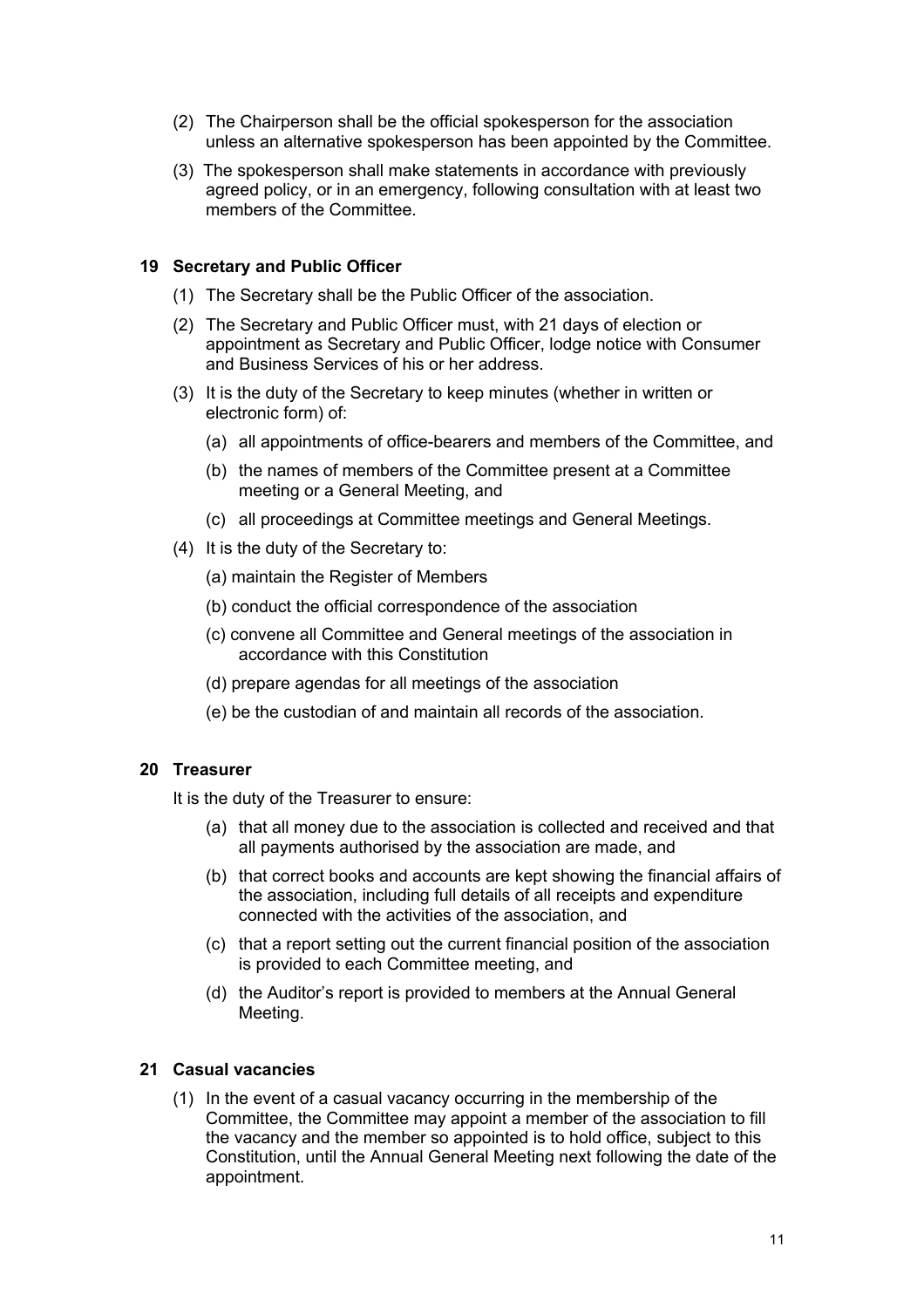- (2) A casual vacancy in the office of a member of the Committee occurs if the member:
	- (a) dies, or
	- (b) ceases to be a member of the association, or
	- (c) is or becomes an insolvent under administration within the meaning of the *Corporations Act 2001* of the Commonwealth, or
	- (d) resigns office by notice in writing given to the Secretary, or
	- (e) is removed from office under clause 19, or
	- (f) becomes a mentally incapacitated person, or
	- (g) is absent without the consent of the Committee from 3 consecutive meetings of the Committee, or
	- (h) is convicted of an offence involving fraud or dishonesty for which the maximum penalty on conviction is imprisonment for not less than 3 months, or
	- (i) is prohibited from being a director of a company under Part 2D.6 (Disqualification from managing corporations) of the *Corporations Act 2001* of the Commonwealth.

# **22 Removal of Committee members**

- (1) The association in General Meeting may by resolution remove any member of the Committee from the office of member before the expiration of the member's term of office and may by resolution appoint another person to hold office until the expiration of the term of office of the member so removed.
- (2) If a member of the Committee to whom a proposed resolution referred to in Subclause (1) relates makes representations in writing to the Secretary or Chairperson (not exceeding a reasonable length) and requests that the representations be notified to the members of the association, the Secretary or the Chairperson may send a copy of the representations to each member of the association or, if the representations are not so sent, the member is entitled to require that the representations be read out at the meeting at which the resolution is considered.

# **23 Committee meetings and quorum**

- (1) The Committee must meet at least 11 times in each period of 12 months at the place and time that the Committee may determine.
- (2) Additional meetings of the Committee may be convened by the Chairperson or by any member of the Committee.
- (3) Oral or written notice of a meeting of the Committee must be given by the Secretary to each member of the Committee at least 48 hours (or any other period that may be unanimously agreed on by the members of the Committee) before the time appointed for the holding of the meeting.
- (4) Notice of a meeting given under Subclause (3) must specify the general nature of the business to be transacted at the meeting and no business other than that business is to be transacted at the meeting, except business which the Committee members present at the meeting unanimously agree to treat as urgent business.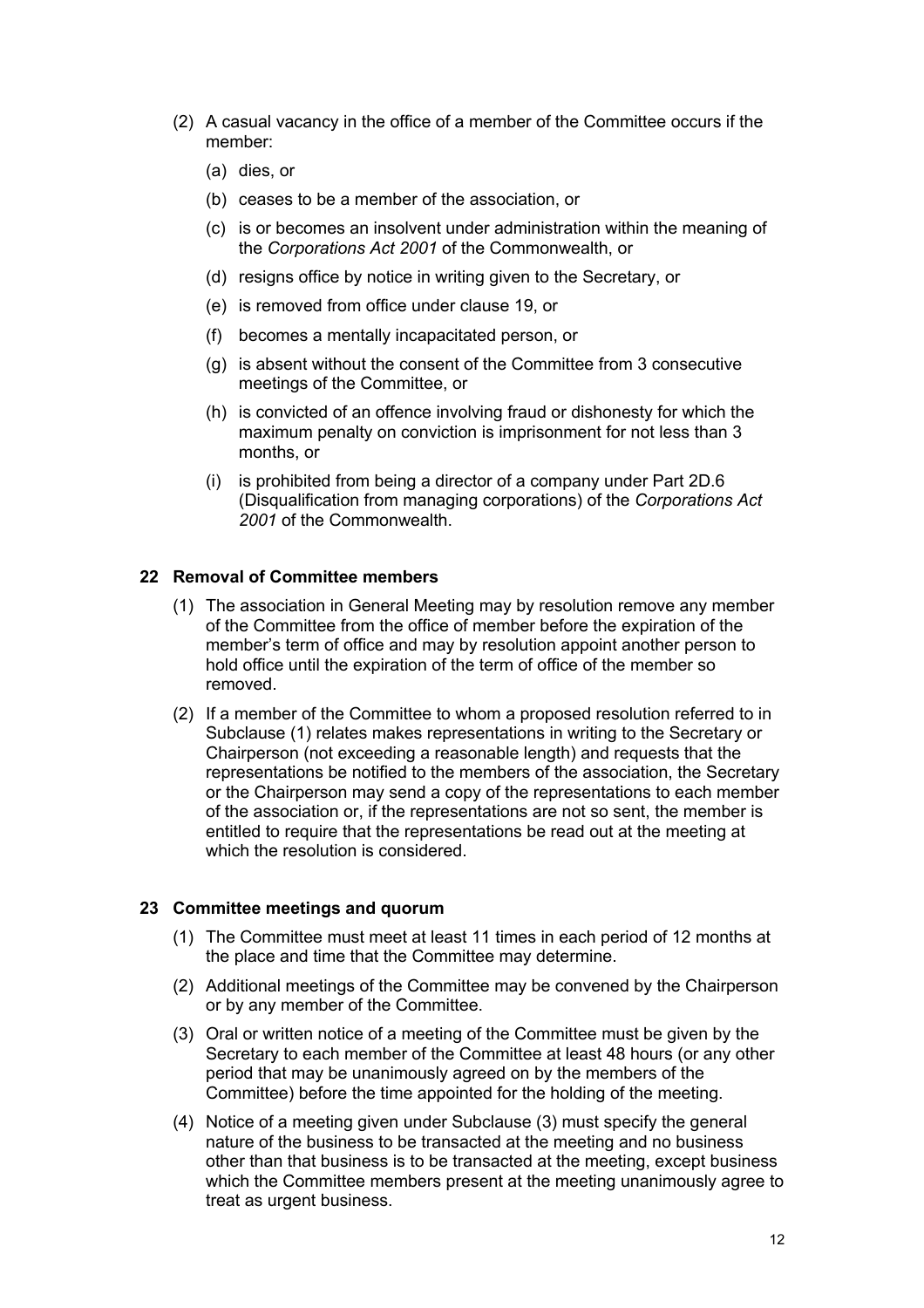- (5) Any 5 members of the Committee constitute a quorum for the transaction of the business of a meeting of the Committee.
- (6) No business is to be transacted by the Committee unless a quorum is present and if, within half an hour of the time appointed for the meeting, a quorum is not present, the meeting is to stand adjourned to the same place and at the same hour of the same day in the following week.
- (7) If at the adjourned meeting a quorum is not present within half an hour of the time appointed for the meeting, the meeting is to be dissolved.
- (8) At a meeting of the Committee:
	- (a) the Chairperson or, in the Chairperson's absence, the Vice-Chairperson is to preside, or
	- (b) if the Chairperson and the Vice-Chairperson are absent or unwilling to act, one of the remaining members of the Committee chosen by the members present at the meeting is to preside.

# **24 Appointment of association members as Committee members to constitute quorum**

- (1) If at any time the number of Committee members is less than the number required to constitute a quorum for a Committee meeting, the existing Committee members may appoint a sufficient number of members of the association as Committee members to enable the quorum to be constituted.
- (2) A member of the Committee so appointed is to hold office, subject to this Constitution, until the Annual General Meeting next following the date of the appointment.
- (3) This clause does not apply to the filling of a casual vacancy to which clause 18 applies.

# **25 Use of technology at Committee meetings**

- (1) A Committee meeting may be held at 2 or more venues using any technology approved by the Committee that gives each of the Committee's members a reasonable opportunity to participate.
- (2) A Committee member who participates in a Committee meeting using that technology is taken to be present at the meeting and, if the member votes at the meeting, is taken to have voted in person.

# **26 Delegation by Committee to Sub-Committee**

- (1) The Committee may, by instrument in writing (Terms of Reference), delegate to one or more Sub-Committees (consisting of the member or members of the association that the Committee thinks fit, and by other members or persons as approved in its Term of Reference) the exercise of any of the functions of the Committee that are specified in the instrument, other than:
	- (a) this power of delegation, and
	- (b) a function which is a duty imposed on the Committee by the Act or by any other law.
- (2) A function the exercise of which has been delegated to a Sub-Committee under this clause may, while the delegation remains unrevoked, be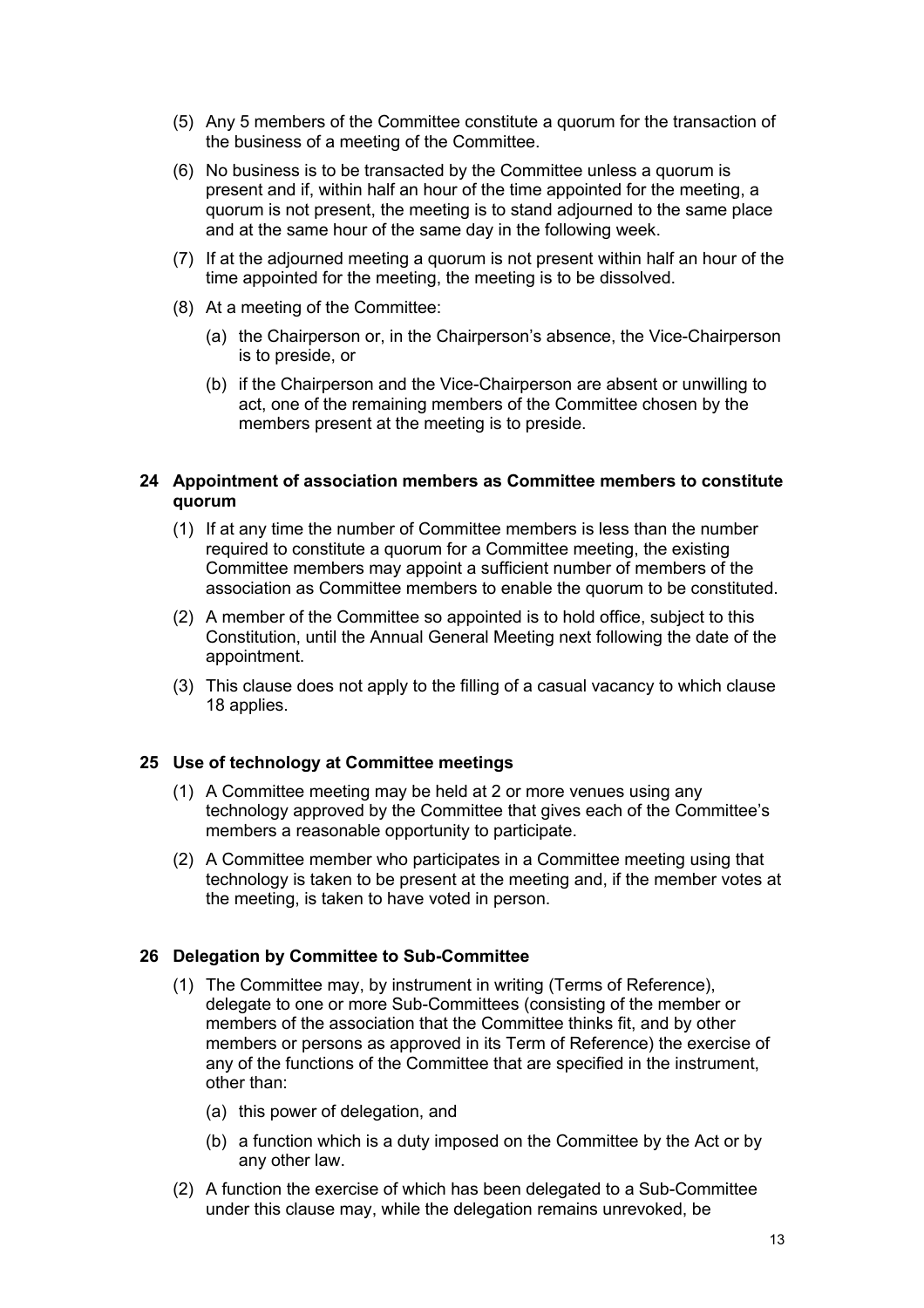exercised from time to time by the Sub-Committee in accordance with the terms of the delegation.

- (3) A delegation under this clause may be made subject to any conditions or limitations as to the exercise of any function, or as to time or circumstances, that may be specified in the instrument of delegation.
- (4) Despite any delegation under this clause, the Committee may continue to exercise any function delegated.
- (5) Any act or thing done or suffered by a Sub-Committee acting in the exercise of a delegation under this clause has the same force and effect as it would have if it had been done or suffered by the Committee.
- (6) The Committee may, by instrument in writing, revoke wholly or in part any delegation under this clause.
- (7) A Sub-Committee will meet as set out in its Terms of Reference.

## **27 Voting and decisions**

- (1) Questions arising at a meeting of the Committee or of any Sub-Committee appointed by the Committee are to be determined by a majority of the votes of members of the Committee or Sub-Committee present at the meeting.
- (2) Each member present at a meeting of the Committee or of any Sub-Committee appointed by the Committee excluding the person presiding at the meeting, is entitled to one vote but, in the event of an equality of votes on any question, the person presiding will exercise a a deliberative vote.
- (3) Subject to clause 20 (5), the Committee may act despite any vacancy on the Committee.
- (4) Any act or thing done or suffered, or purporting to have been done or suffered, by the Committee or by a Sub-Committee appointed by the Committee, is valid and effectual despite any defect that may afterwards be discovered in the appointment or qualification of any member of the Committee or Sub-Committee.

#### **Part 6 General Meetings**

#### **28 Annual General Meetings - holding of**

- (1) The association must hold its Annual General Meetings:
	- (a) within 3 months after the close of the association's financial year, or
	- (b) within any later time that may be allowed or prescribed under the Act.

#### **29 Annual General Meetings - calling of and business at**

- (1) The Annual General Meeting of the association is, subject to the Act and to clause 25, to be convened on the date and at the place and time that the Committee thinks fit.
- (2) In addition to any other business which may be transacted at an Annual General Meeting, the business of an Annual General Meeting is to include the following:
	- (a) to confirm the minutes of the last preceding Annual General Meeting and of any Special General Meeting held since that meeting,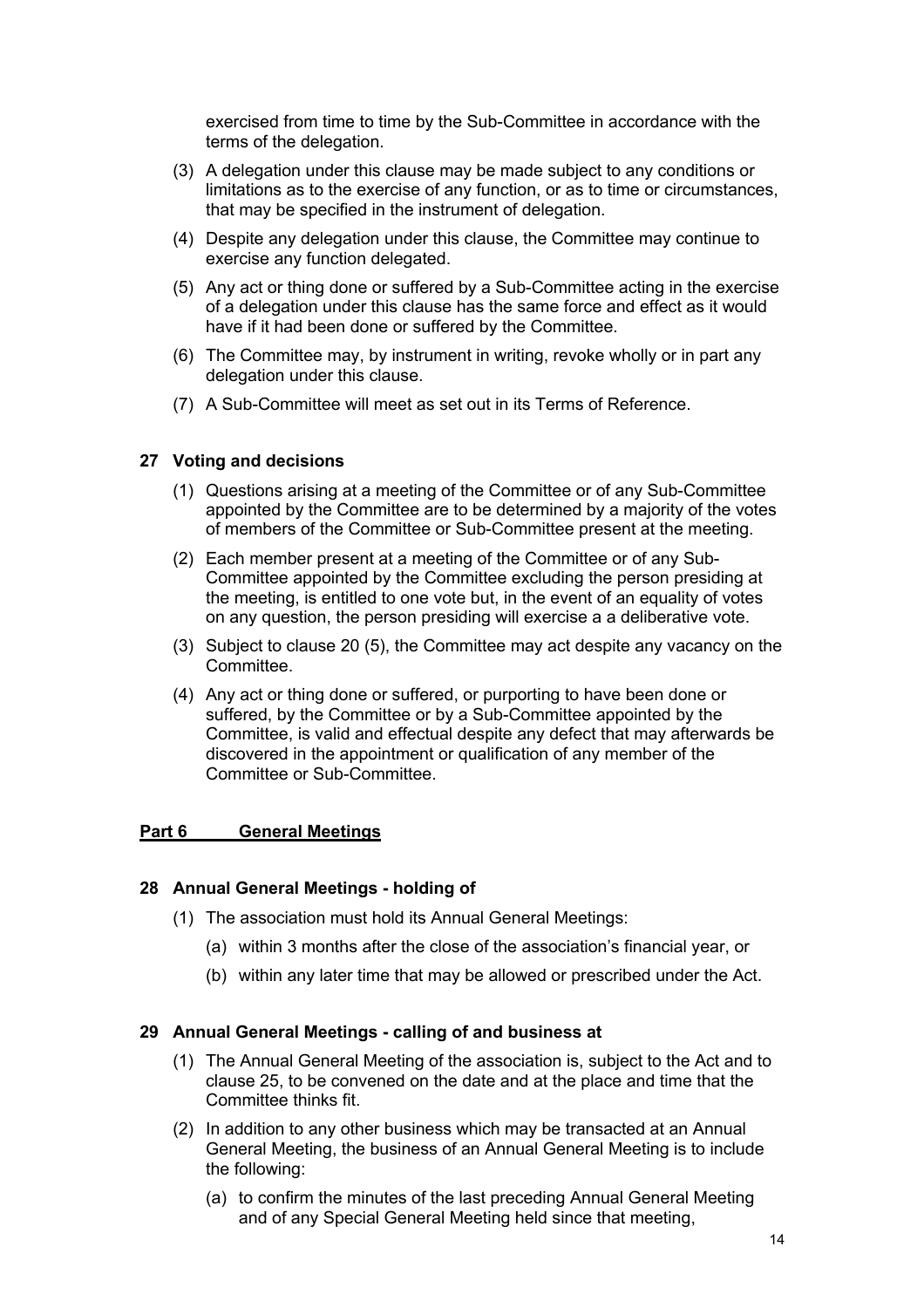- (b) to receive from the Committee reports on the activities of the association during the last preceding financial year,
- (c) to elect Committee members,
- (d) to receive and consider the Auditor's Report or any report required to be submitted to members under the Act
- (e) to appoint the Auditor for the following year.
- (3) An Annual General Meeting must be specified as that type of meeting in the notice convening it.

## **30 Special General Meetings - calling of**

- (1) The Committee may, whenever it thinks fit, convene a Special General Meeting of the association.
- (2) The Committee must, on the requisition of at least 5% of the total number of members, convene a Special General Meeting of the association.
- (3) A requisition of members for a Special General Meeting:
	- (a) must be in writing, and
	- (b) must state the purpose or purposes of the meeting, and
	- (c) must be signed by the members making the requisition, and
	- (d) must be lodged with the Secretary, and
	- (e) may consist of several documents in a similar form, each signed by one or more of the members making the requisition.
- (4) If the Committee fails to convene a Special General Meeting to be held within 1 month after the date on which a requisition of members for the meeting is lodged with the Secretary, any one or more of the members who made the requisition may convene a Special General Meeting to be held not later than 3 months after that date.
- (5) A Special General Meeting convened by a member or members as referred to in Subclause (4) must be convened as nearly as is practicable in the same manner as General Meetings are convened by the Committee.
- (6) For the purposes of Subclause (3):
	- (a) a requisition may be in electronic form, and
	- (b) a signature may be transmitted, and a requisition may be lodged, by electronic means.

# **31 Notice**

- (1) Except if the nature of the business proposed to be dealt with at a General Meeting requires a special resolution of the association, the Secretary must, at least 14 days before the date fixed for the holding of the General Meeting, give a notice to each member specifying the place, date and time of the meeting and the nature of the business proposed to be transacted at the meeting.
- (2) If the nature of the business proposed to be dealt with at a General Meeting requires a special resolution of the association, the Secretary must, at least 21 days before the date fixed for the holding of the General Meeting, cause notice to be given to each member specifying, in addition to the matter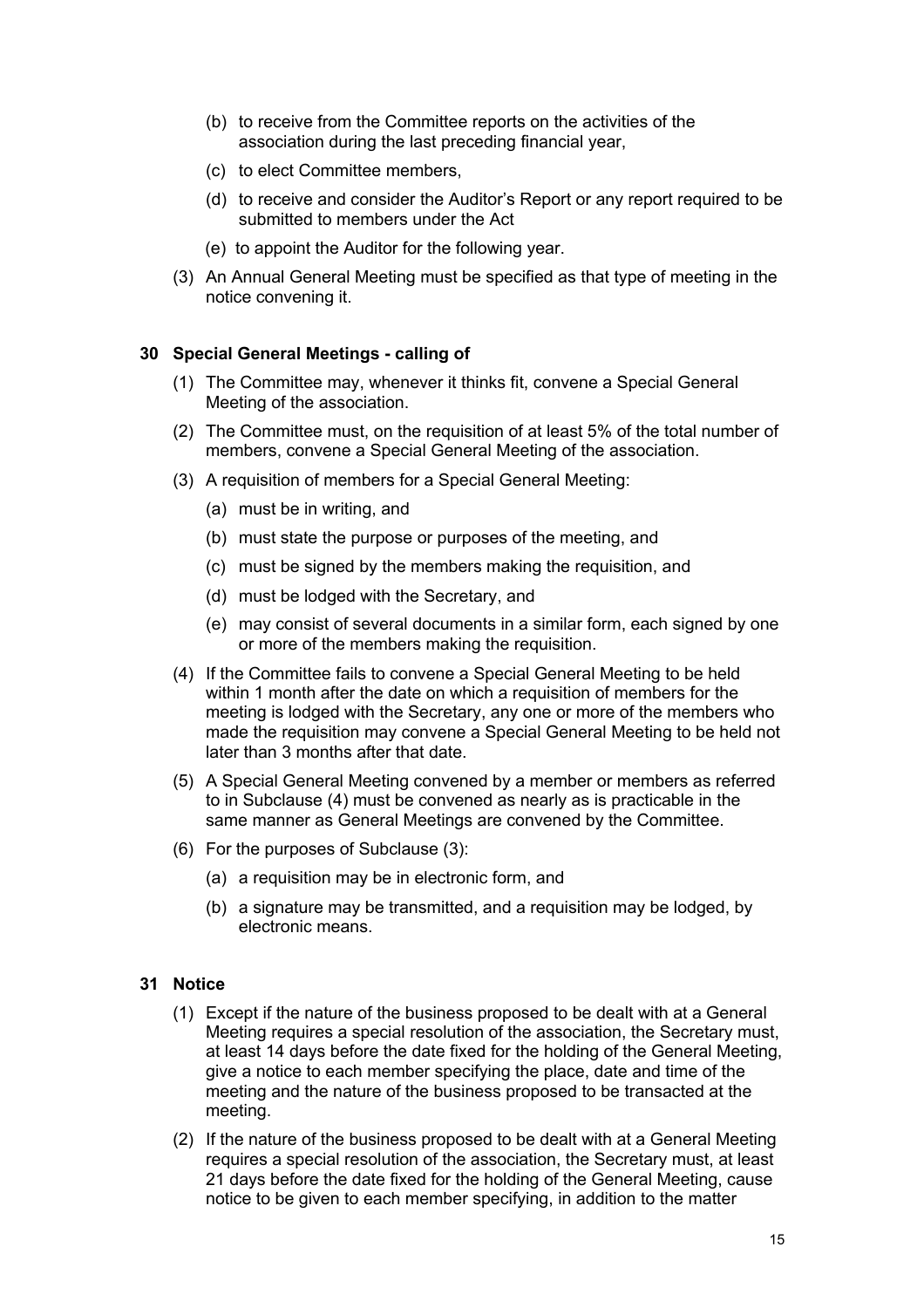required under Subclause (1), the intention to propose the resolution as a special resolution.

- (3) No business other than that specified in the notice convening a General Meeting is to be transacted at the meeting except, in the case of an Annual General Meeting, business which may be transacted under clause 26 (2).
- (4) A member desiring to bring any business before a General Meeting may give notice in writing of that business to the Secretary who must include that business in the next notice calling a General Meeting given after receipt of the notice from the member.

## **32 Quorum for General Meetings**

- (1) No item of business is to be transacted at a General Meeting unless a quorum of members entitled under this Constitution to vote is present during the time the meeting is considering that item.
- (2) 15 members present (being members entitled under this Constitution to vote at a General Meeting) constitute a quorum for the transaction of the business of a General Meeting.
- (3) If within half an hour after the appointed time for the commencement of a General Meeting a quorum is not present, the meeting:
	- (a) if convened on the requisition of members—is to be dissolved, and
	- (b) in any other case—is to stand adjourned to the same day in the following week at the same time and (unless another place is specified at the time of the adjournment by the person presiding at the meeting or communicated by written notice to members given before the day to which the meeting is adjourned) at the same place.
- (4) If at the adjourned meeting a quorum is not present within half an hour after the time appointed for the commencement of the meeting, the members present (being at least 7) are to constitute a quorum.

# **33 Presiding member at General Meetings**

- (1) The Chairperson or, in the Chairperson's absence, the Vice-Chairperson, is to preside as Chairperson at each General Meeting of the association.
- (2) If the Chairperson and the Vice-Chairperson are absent or unwilling to act, the members present must elect one of their number to preside as Chairperson at the meeting.

# **34 Adjournment**

- (1) The Chairperson of a General Meeting at which a quorum is present may, with the consent of the majority of members present at the meeting, adjourn the meeting from time to time and place to place, but no business is to be transacted at an adjourned meeting other than the business left unfinished at the meeting at which the adjournment took place.
- (2) If a General Meeting is adjourned for 14 days or more, the Secretary must give written or oral notice of the adjourned meeting to each member of the association stating the place, date and time of the meeting and the nature of the business to be transacted at the meeting.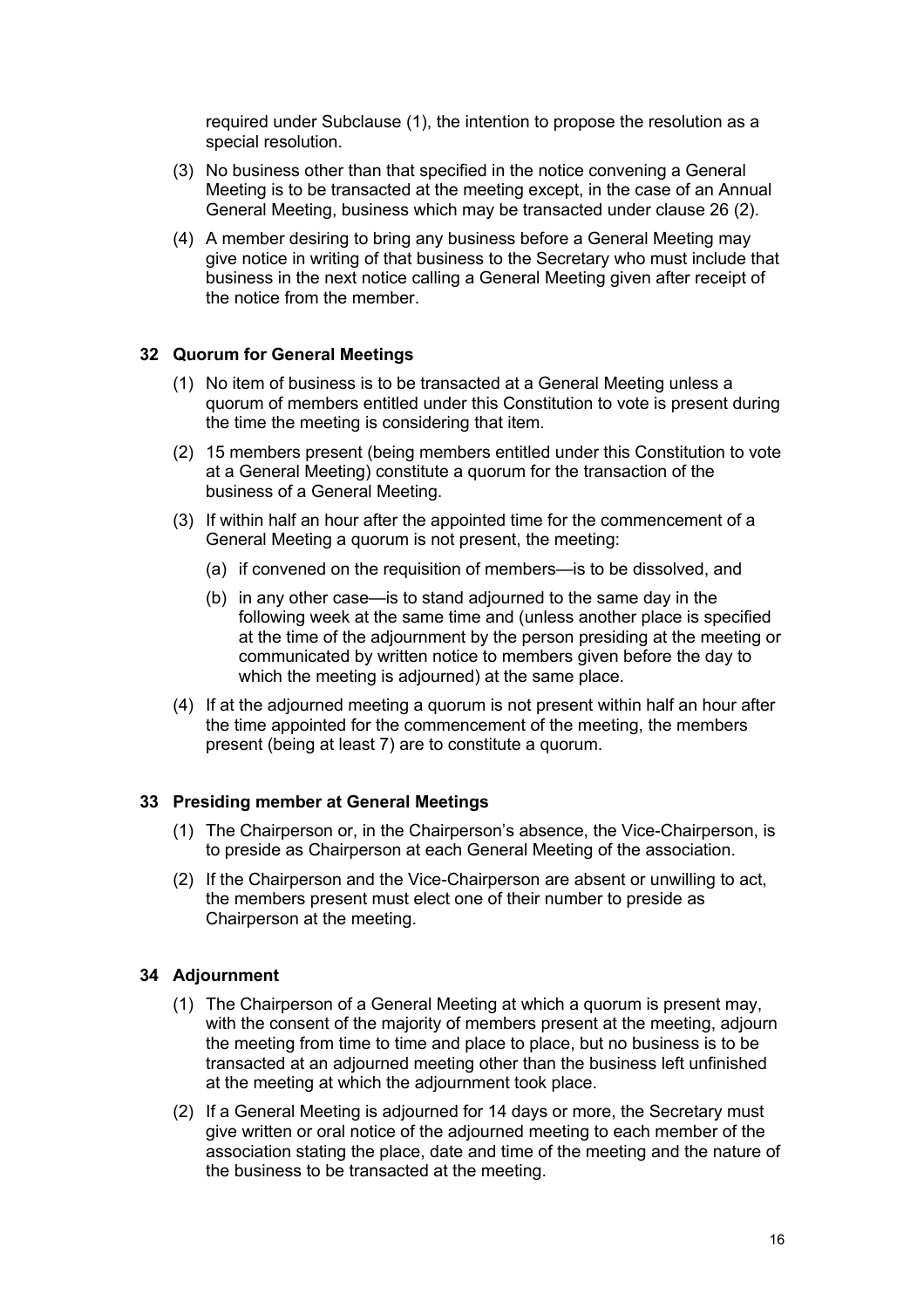(3) Except as provided in Subclauses (1) and (2), notice of an adjournment of a General Meeting or of the business to be transacted at an adjourned meeting is not required to be given.

# **35 Making of decisions**

- (1) A question arising at a General Meeting of the association is to be determined by:
	- (a) a show of hands or, if the meeting is one to which clause 37 applies, any appropriate corresponding method that the Committee may determine, or
	- (b) if on the motion of the Chairperson or if 5 or more members present at the meeting decide that the question should be determined by a written ballot—a written ballot.
- (2) If the question is to be determined by a show of hands, a declaration by the Chairperson that a resolution has, on a show of hands, been carried or carried unanimously or carried by a particular majority or lost, or an entry to that effect in the minute book of the association, is evidence of the fact without proof of the number or proportion of the votes recorded in favour of or against that resolution.
- (3) Subclause (2) applies to a method determined by the Committee under Subclause (1) (a) in the same way as it applies to a show of hands.
- (4) If the question is to be determined by a written ballot, the ballot is to be conducted in accordance with the directions of the Chairperson.

# **36 Ordinary and Special Resolutions**

- (1) An ordinary resolution is a resolution passed by a simple majority at a Committee or General meeting.
- (2) A special resolution is a resolution passed at a duly convened meeting of the members of the association where at least 21 days written notice specifying the intention to propose the resolution as a special resolution has been given to all members of the association; and the resolution is passed by a majority of not less than three-quarters of such members of the association as, being entitled to do so, vote in person at that meeting.

# **37 Voting**

- (1) On any question arising at a General Meeting of the association a member has one vote only.
- (2) In the case of an equality of votes on a question at a General Meeting, the Chairperson of the meeting will exercise a deliberative vote.
- (3) A member is not entitled to vote at any General Meeting of the association unless all money due and payable by the member to the association has been paid.
- (4) For the purpose of voting at a particular General Meeting, a person will be regarded as a Member in accordance with clause 4 at the time that notice of the relevant meeting is given under clause 31. In the event of a dispute or ambiguity regarding a person's membership status, the Chairperson may determine whether that person is a Member and the Chairperson's decision will be final and binding.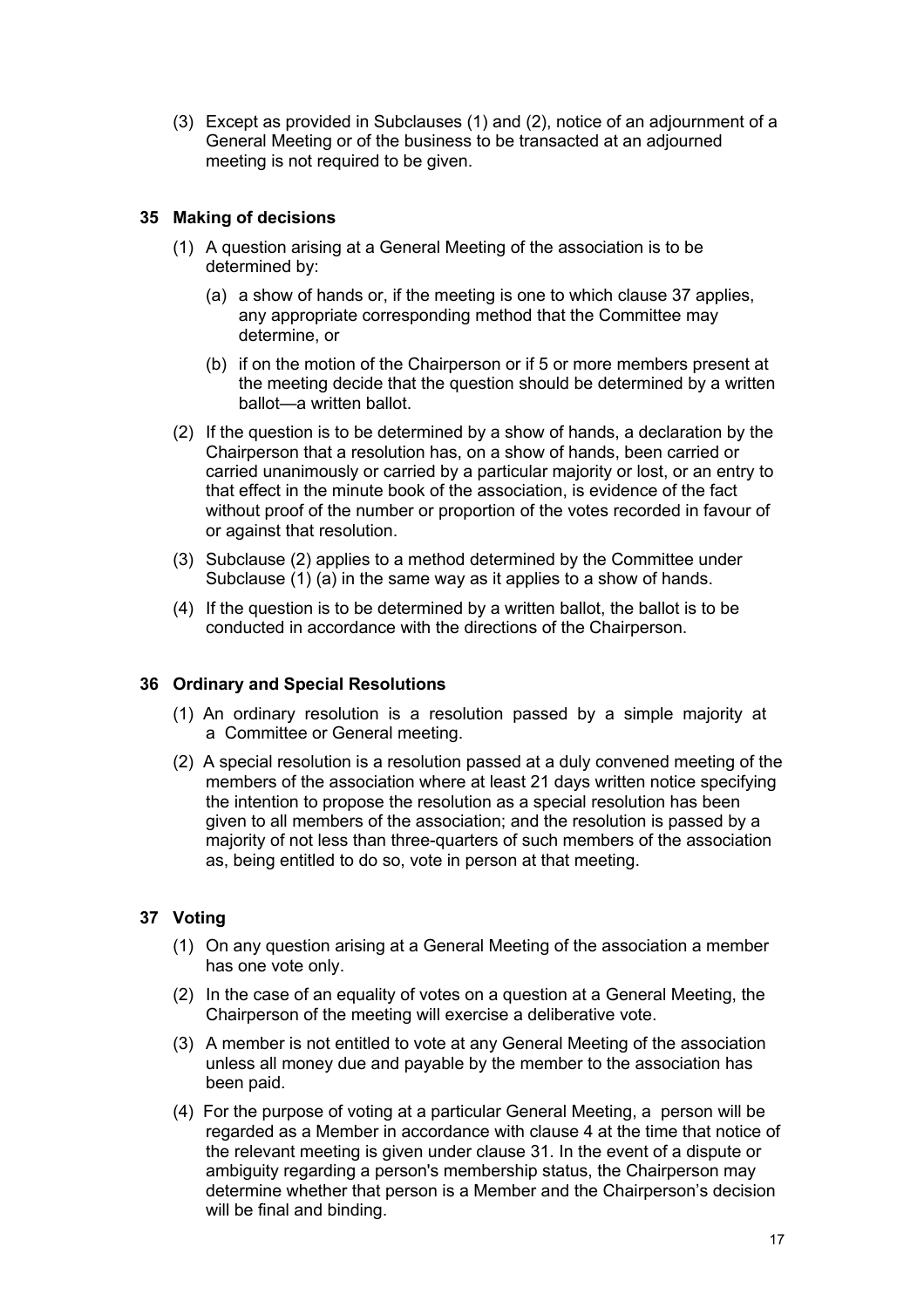## **38 Proxy votes**

Proxy voting is not permitted at General or Committee meetings.

## **39 Postal or electronic ballots**

The association may hold a postal or electronic ballot as the Committee determines to determine any issue or proposal.

## **40 Use of technology at General Meetings**

- (1) A General Meeting may be held at 2 or more venues using any technology approved by the Committee that gives each of the association's members a reasonable opportunity to participate.
- (2) A member of an association who participates in a General Meeting using that technology is taken to be present at the meeting and, if the member votes at the meeting, is taken to have voted in person.

## **Part 7 Miscellaneous**

## **41 Insurance**

The association will purchase and maintain insurance.

## **42 Association is non-profit**

Subject to the Act and the Regulations, the association must apply its funds and assets solely in pursuance of the objects of the association and must not conduct its affairs so as to provide a pecuniary gain for any of its members.

# **43 Financial year**

The financial year of the association is  $1<sup>st</sup>$  April to  $31<sup>st</sup>$  March.

#### **44 Funds - source**

- (1) The funds of the association are to be derived from annual membership fees, donations, sales, sponsorships, grants and, subject to any resolution passed by the Committee, any other sources that the Committee determines.
- (2) All money received by the association must be deposited as soon as practicable and without deduction to the credit of the association's bank or other authorised deposit-taking institution account.
- (3) The association must, as soon as practicable after receiving any money, issue an appropriate receipt.

#### **45 Funds - management**

(1) Subject to any resolution passed by the association in General Meeting, the funds of the association are to be used solely in pursuance of the objects of the association in the manner that the Committee determines.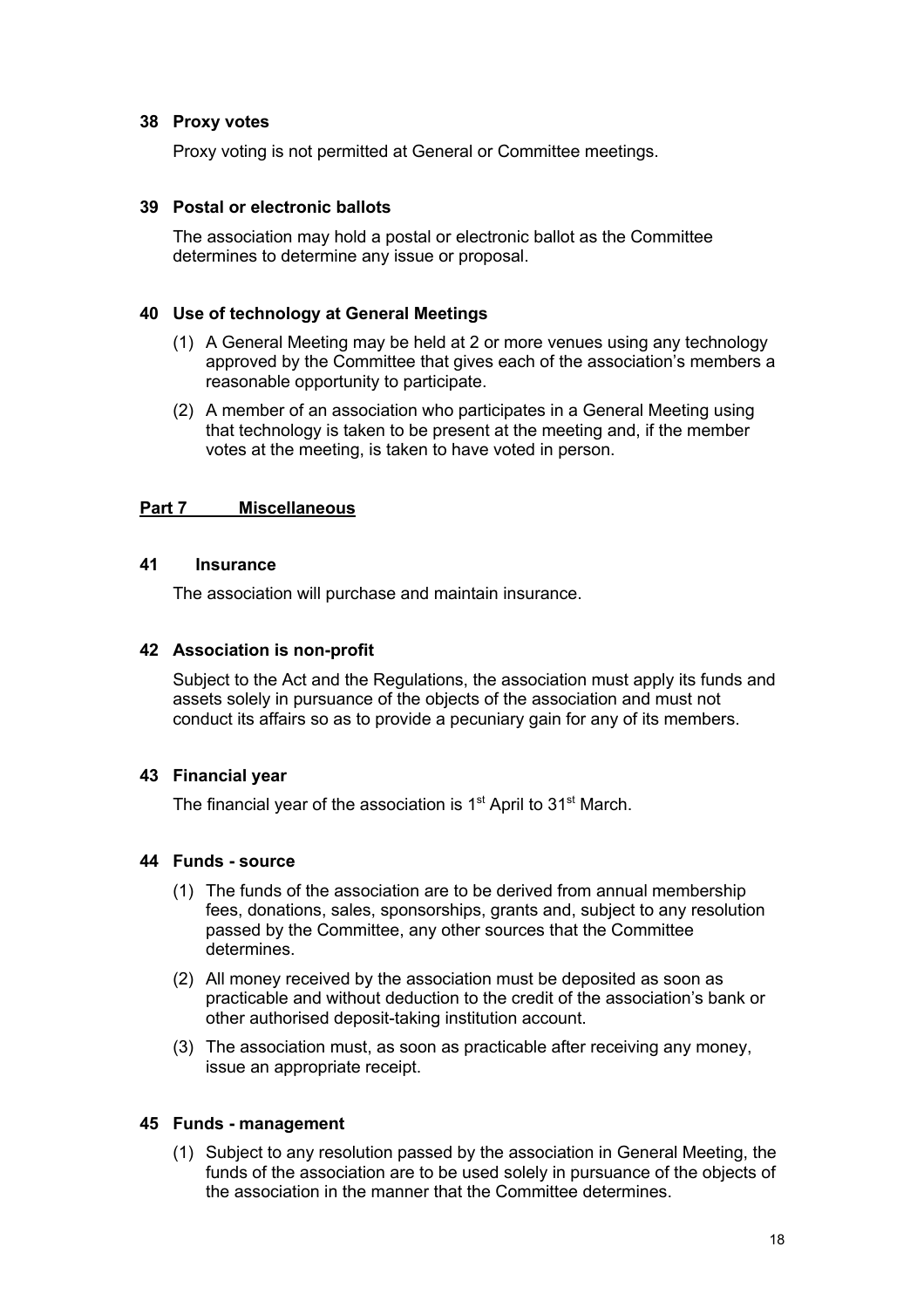(2) All cheques, drafts, bills of exchange, promissory notes and other negotiable instruments must be signed by 2 authorised signatories.

# **46 Signing of Minutes**

Minutes of proceedings at a meeting must be signed in writing or electronic means by the Chairperson of the meeting or by the Chairperson of the next succeeding meeting.

# **47 Custody of records**

All records and other documents relating to the association must be kept in South Australia in the secure custody of the Secretary and Public Officer or a member of the association as determined by the Committee and must be handed over in good order within 7 days.

#### **48 Inspection of records**

- (1) The following documents must be open to inspection, free of charge, by a member of the association at any reasonable hour:
	- (a) records, books and other financial documents of the association,
	- (b) this Constitution,
	- (c) minutes of all Committee meetings and General Meetings of the association
	- (d) a hard copy of the Register of Members.
- (2) A member of the association may obtain a copy of any of the documents referred to in Subclause (1) on payment of a fee of not more than \$1 for each printed page.
- (3) Despite Subclauses (1) and (2), the Committee may refuse to permit a member of the association to inspect or obtain a copy of records of the association that relate to confidential, personal, employment, commercial or legal matters or where to do so may be prejudicial to the interests of the association.

#### **49 Service of notices**

- (1) For the purpose of this Constitution, a notice may be served on or given to a person:
	- (a) by delivering it to the person personally, or
	- (b) by sending it by pre-paid post to the address of the person, or
	- (c) by sending it by facsimile transmission or some other form of electronic transmission to an address specified by the person for giving or serving the notice.
- (2) For the purpose of this Constitution, a notice is taken, unless the contrary is proved, to have been given or served:
	- (a) in the case of a notice given or served personally, on the date on which it is received by the addressee, and
	- (b) in the case of a notice sent by pre-paid post, on the date when it would have been delivered in the ordinary course of post, and